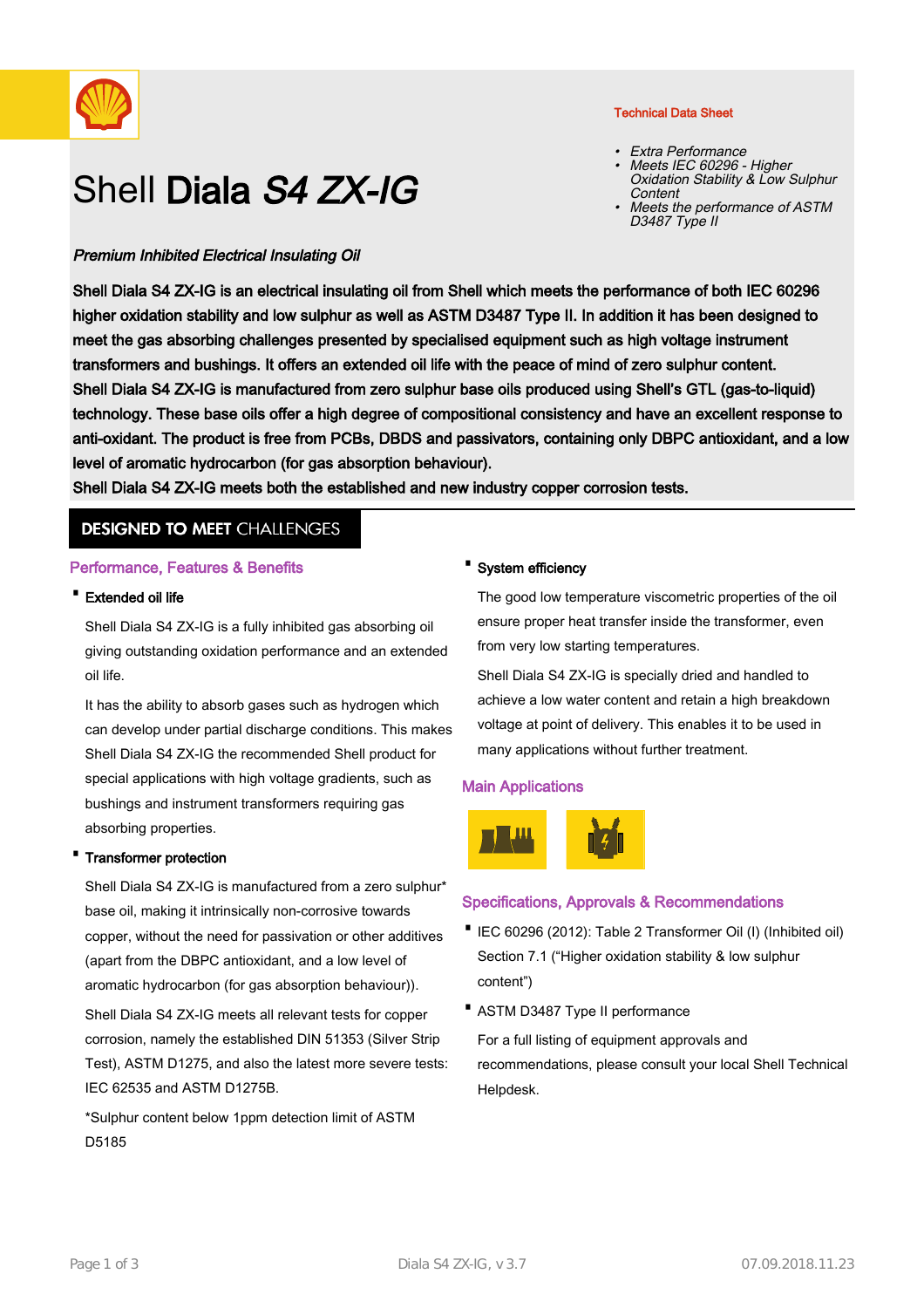# Typical Physical Characteristics

| <b>Properties</b>                                                           |                          |                      | Method                          | <b>IEC 60296</b><br>Table $2 +$<br>section 7.1<br>limits<br>minimum | <b>IEC 60296</b><br>Table $2 +$<br>section 7.1<br><b>limits</b><br>maximum | <b>ASTM</b><br>D3487 Table<br>1, type II<br>minimum           | <b>ASTM</b><br>D3487 Table<br>1, type II<br>maximum           | <b>Shell Diala</b><br>S4 ZX-IG<br><b>Typical</b> |
|-----------------------------------------------------------------------------|--------------------------|----------------------|---------------------------------|---------------------------------------------------------------------|----------------------------------------------------------------------------|---------------------------------------------------------------|---------------------------------------------------------------|--------------------------------------------------|
| Appearance                                                                  |                          |                      | <b>IEC 60296</b>                | Clear, free<br>from<br>sediment<br>and<br>suspended<br>matter       | Clear, free<br>from<br>sediment<br>and<br>suspended<br>matter              | Clear, free<br>from<br>sediment<br>and<br>suspended<br>matter | Clear, free<br>from<br>sediment<br>and<br>suspended<br>matter | Complies                                         |
| <b>Density</b>                                                              | $@20^{\circ}$ C          | kg/m <sup>3</sup>    | <b>ISO 3675</b>                 |                                                                     | 895                                                                        |                                                               |                                                               | 806                                              |
| <b>Kinematic Viscosity</b>                                                  | @100°C                   | mm <sup>2</sup> /s   | <b>ASTM D445</b>                |                                                                     |                                                                            |                                                               | 3                                                             | 2.7                                              |
| <b>Kinematic Viscosity</b>                                                  | $@$ 40 $°C$              | mm <sup>2</sup> /s   | ISO 3104 or<br><b>ASTM D445</b> |                                                                     | 12                                                                         |                                                               |                                                               | 9.4                                              |
| <b>Kinematic Viscosity</b>                                                  | $@0^{\circ}C$            | mm <sup>2</sup> /s   | <b>ASTM D445</b>                |                                                                     |                                                                            |                                                               | 76                                                            | 58                                               |
| <b>Kinematic Viscosity</b>                                                  | $@-30^{\circ}C$          | mm <sup>2</sup> /s   | <b>ISO 3104</b>                 |                                                                     | 1800                                                                       |                                                               |                                                               | 381                                              |
| Flashpoint P.M.                                                             |                          | $^0C$                | <b>ISO 2719</b>                 | 135                                                                 |                                                                            |                                                               |                                                               | 158                                              |
| <b>Pour Point</b>                                                           |                          | $^0C$                | <b>ISO 3016</b>                 |                                                                     | $-40$                                                                      |                                                               |                                                               | $-42$                                            |
| <b>Neutralisation value</b>                                                 |                          | mg KOH/g             | IEC 62021-1                     |                                                                     | 0.01                                                                       |                                                               |                                                               | 0.01                                             |
| <b>Total Sulphur Content</b>                                                |                          | mg/kg                | <b>ASTM D5185</b>               |                                                                     | 500                                                                        |                                                               |                                                               | $\mathbf{1}$                                     |
| <b>Corrosive Sulphur</b>                                                    |                          |                      | <b>DIN 51353</b>                | <b>Not</b><br>corrosive                                             |                                                                            |                                                               |                                                               | <b>Not</b><br>corrosive                          |
| <b>Potentially Corrosive</b><br><b>Sulphur</b>                              |                          |                      | <b>IEC 62535</b>                | <b>Not</b><br>corrosive                                             |                                                                            |                                                               |                                                               | <b>Not</b><br>corrosive                          |
| <b>Corrosive Sulphur</b>                                                    |                          |                      | ASTM D1275 B                    |                                                                     |                                                                            | <b>Not</b><br>corrosive                                       | <b>Not</b><br>corrosive                                       | <b>Not</b><br>corrosive                          |
| <b>Breakdown Voltage</b><br><b>Untreated</b>                                |                          | kV                   | <b>IEC 60156</b>                | 30                                                                  |                                                                            |                                                               |                                                               | 59                                               |
| <b>Breakdown Voltage After</b><br><b>Treatment</b>                          |                          | kV                   | <b>IEC 60156</b>                | 70                                                                  |                                                                            |                                                               |                                                               | 75                                               |
| <b>Dielectric Breakdown</b><br>Voltage as received@60<br>Hz, VDE, 1 mm gap  |                          | kV                   | ASTM D1816                      |                                                                     |                                                                            | 20                                                            |                                                               | 36                                               |
| Dielectric Breakdown<br>Voltage after<br>processing@60 Hz, VDE,<br>1 mm gap |                          | kV                   | ASTM D1816                      |                                                                     |                                                                            | 28                                                            |                                                               | complies                                         |
| <b>Dielectric Breakdown</b><br>Voltage, impulse                             |                          | kV                   | ASTM D3300                      |                                                                     |                                                                            | 145                                                           |                                                               | 288                                              |
| <b>Dielectric Dissipation</b><br>Factor                                     | $@90^{\circ}$ C          | <b>DDF</b>           | <b>IEC 60247</b>                |                                                                     | 0.005                                                                      |                                                               |                                                               | 0.001                                            |
| <b>Dielectric Dissipation</b><br>Factor (Power Factor)                      | $@25^{\circ}$ C          | <b>DDF</b>           | <b>ASTM D924</b>                |                                                                     |                                                                            |                                                               | 0.05                                                          | 0.001                                            |
| <b>Dielectric Dissipation</b><br><b>Factor (Power Factor)</b>               | @100°C DDF               |                      | ASTM D924                       |                                                                     |                                                                            |                                                               | 0.3                                                           | 0.001                                            |
| <b>Aniline Point</b>                                                        |                          | $^{\circ}$ C         | ASTM D611                       |                                                                     |                                                                            | 63                                                            |                                                               | 114                                              |
| <b>Interfacial Tension</b>                                                  | $@25^{\circ}$ C          | mN/m                 | ASTM D971                       |                                                                     |                                                                            | 40                                                            |                                                               | 53                                               |
| <b>Gassing Tendency</b>                                                     |                          | mm <sup>3</sup> /min | IEC 60628 A                     | No general<br>requirement                                           |                                                                            |                                                               |                                                               | $-5$                                             |
| <b>Gassing Tendency</b>                                                     |                          | mm <sup>3</sup> /min | <b>ASTM D2300</b>               |                                                                     |                                                                            |                                                               | 30                                                            |                                                  |
| <b>Oxidation Stability</b>                                                  |                          | minutes              | <b>ASTM D2112</b>               |                                                                     |                                                                            | 195                                                           |                                                               | 650                                              |
| <b>Oxidation Stability</b>                                                  | 500h/12<br>$0^{\circ}$ C |                      | IEC 61125 C                     | Section 7.1<br>Limits                                               |                                                                            |                                                               |                                                               |                                                  |
| <b>Total Acidity</b>                                                        |                          | mg KOH/g             | IEC 61125 C                     |                                                                     | 0.3                                                                        |                                                               |                                                               | 0.02                                             |
| Sludge                                                                      |                          | %m                   | IEC 61125 C                     |                                                                     | 0.05                                                                       |                                                               |                                                               | 0.05                                             |
| <b>Dielectric Dissipation</b><br>Factor                                     | $@90^{\circ}C$           | <b>DDF</b>           | IEC 61125 C                     |                                                                     | 0.05                                                                       |                                                               |                                                               | 0.001                                            |
| <b>Oxidation Stability</b>                                                  |                          |                      | ASTM D2440                      |                                                                     |                                                                            |                                                               |                                                               |                                                  |
| sludge                                                                      | 72 h                     | % m                  | ASTM D2440                      |                                                                     |                                                                            |                                                               | 0.1                                                           | 0.01                                             |